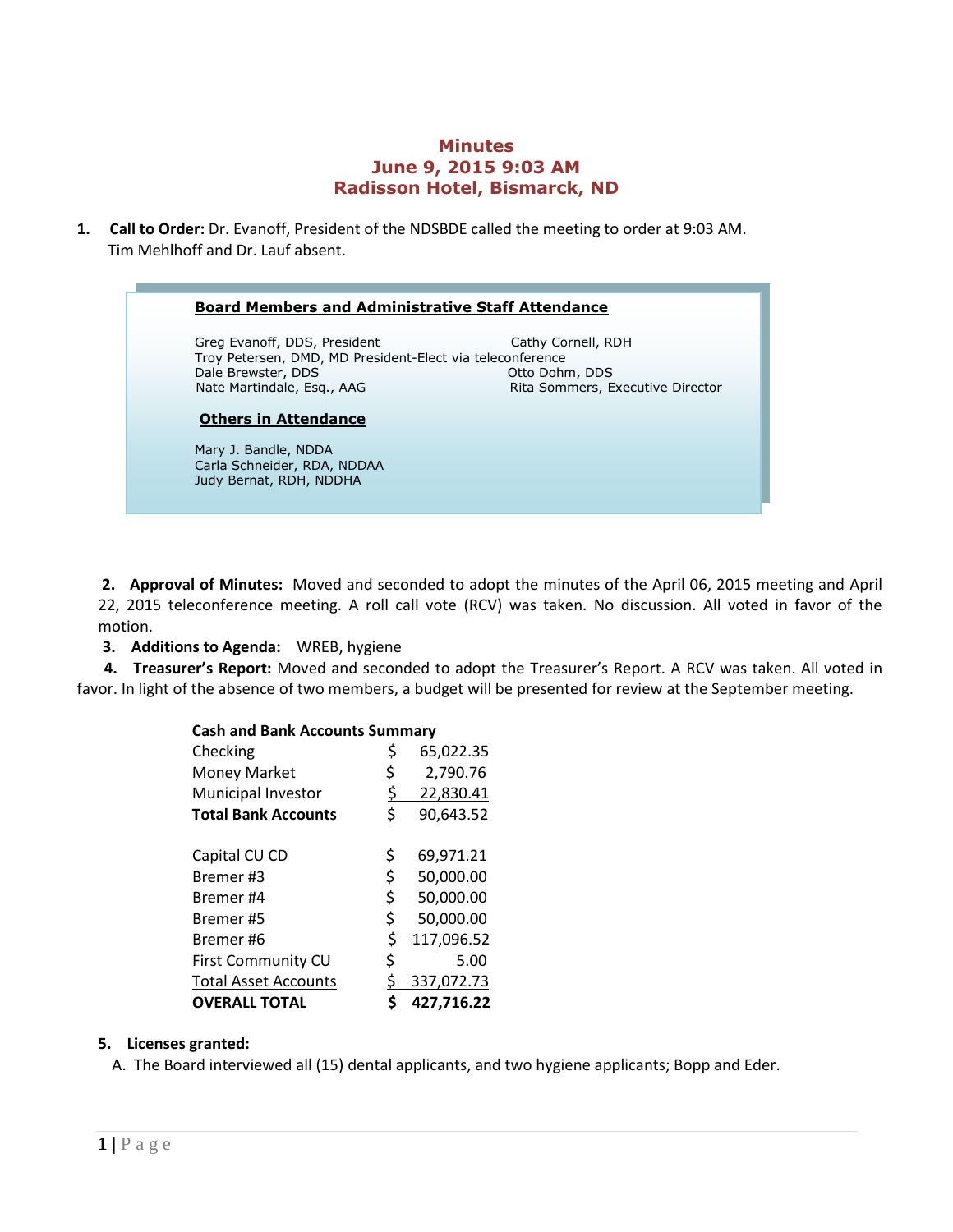B. Issue Licenses: Moved and seconded to hold those applications that are incomplete and grant license to the applicants who have completed requirements. RCV: Dr. Evanoff abstained. Brewster, yes; Cornell, yes; Dohm, yes; and Petersen, yes. Motion carried 4-0.

| Dental License Applicants    | LICENSE#  | <b>SCHOOL &amp; YEAR GRADUATED</b> |
|------------------------------|-----------|------------------------------------|
| <b>Blake Ristvedt, DDS</b>   | 2254      | U of MN '15                        |
| Hans W. Guerra, DDS          | 2257      | Loma Linda '15                     |
| Erika Rose Guetter, DDS      | 2258      | U of MN '15                        |
| Nathan Eddy Nygard, DDS      | 2259      | Creighton '15                      |
| Ryan Scott Nygard, DDS       | 2260      | Creighton '15                      |
| Rachel Elizabeth Petska, DDS | 2261      | U of Nebraska '15                  |
| Mark Anthony Runyan, DDS     | 2262      | U of MN '15                        |
| Andrew J. Schmid, DDS        | 2263      | Creighton '15                      |
| Jordan W. Lunak, DDS         | 2264      | Marquette '12                      |
| Matthew R. Bulik, DDS        | 2265      | <b>NYU '15</b>                     |
| Ryan Dahl, DDS               | 2266      | U of CO '15                        |
| Muna S. Koro, DDS            | 2267      | Loma Linda '15                     |
| Alexa Lee Westbee, DMD       | 2268      | Midwestern '15                     |
| Jordan Drew York, DDS        | 2269      | U of CO '15                        |
|                              |           |                                    |
| Reinstatement                |           |                                    |
| Stephanie Kay Bopp, RDH      | 1301      | <b>MSU Mankato '09</b>             |
| Clarissa Sparkman, DMD       | 2138      | Reinstatement                      |
| Temporary License            |           |                                    |
| Amanda Engelhardt, DDS       | T2270     | Creighton '13                      |
|                              |           |                                    |
| Dental Hygiene Candidates    | LICENSE # | <b>SCHOOL &amp; YEAR GRADUATED</b> |
| Chelsey J. Amb, RDH          | 1574      | NDSCS '15                          |
| Christy L Ambrose, RDH       | 1575      | MSCTC '15                          |
| Jenna Leigh Azure, RDH       | 1576      | NDSCS '15                          |
| Kayla Marie Bakke, RDH       | 1577      | NDSCS '15                          |
| Alyssa K. Buckhouse, RDH     | 1578      | NDSCS '15                          |
| Justine S. Butler, RDH       | 1579      | NDSCS '15                          |
| Sarah Carlson, RDH           | 1580      | NDSCS '15                          |
| Ashlie Challner, RDH         | 1581      | NDSCS '15                          |
| Ashley Marie Edwardson, RDH  | 1582      | NDSCS '15                          |
| Amanda C. Elliott, RDH       | 1583      | MSCTC '15                          |
| Lexi M. Erickson, RDH        | 1584      | MSCTC '15                          |
| Hilary Ann Frericks, RDH     | 1585      | NDSCS '15                          |
| Ashley Weiland, RDH          | 1586      | NDSCS '15                          |
| Jade A. Tigue, RDH           | 1587      | NDSCS '15                          |
| Breanna Lynn Speed, RDH      | 1588      | NDSCS '15                          |
| Chelsea Joe Sims, RDH        | 1589      | NDSCS '15                          |
| Kayln C. Schneider, RDH      | 1590      | NDSCS '15                          |
| Rhiana L. Holmes, RDH        | 1591      | NDSCS '15                          |
| Ashley Herz, RDH             | 1592      | NDSCS '15                          |
| Jennifer Harty, RDH          | 1593      | NDSCS '15                          |
| Kristin Hagen, RDH           | 1594      | NDSCS '15                          |
| Taylor Abbie Fylling, RDH    | 1595      | NDSCS '15                          |
| Erin Elizabeth Knutson, RDH  | 1596      | MSCTC '15                          |
| Tara Himmelspach, RDH        | 1597      | MSCTC '15                          |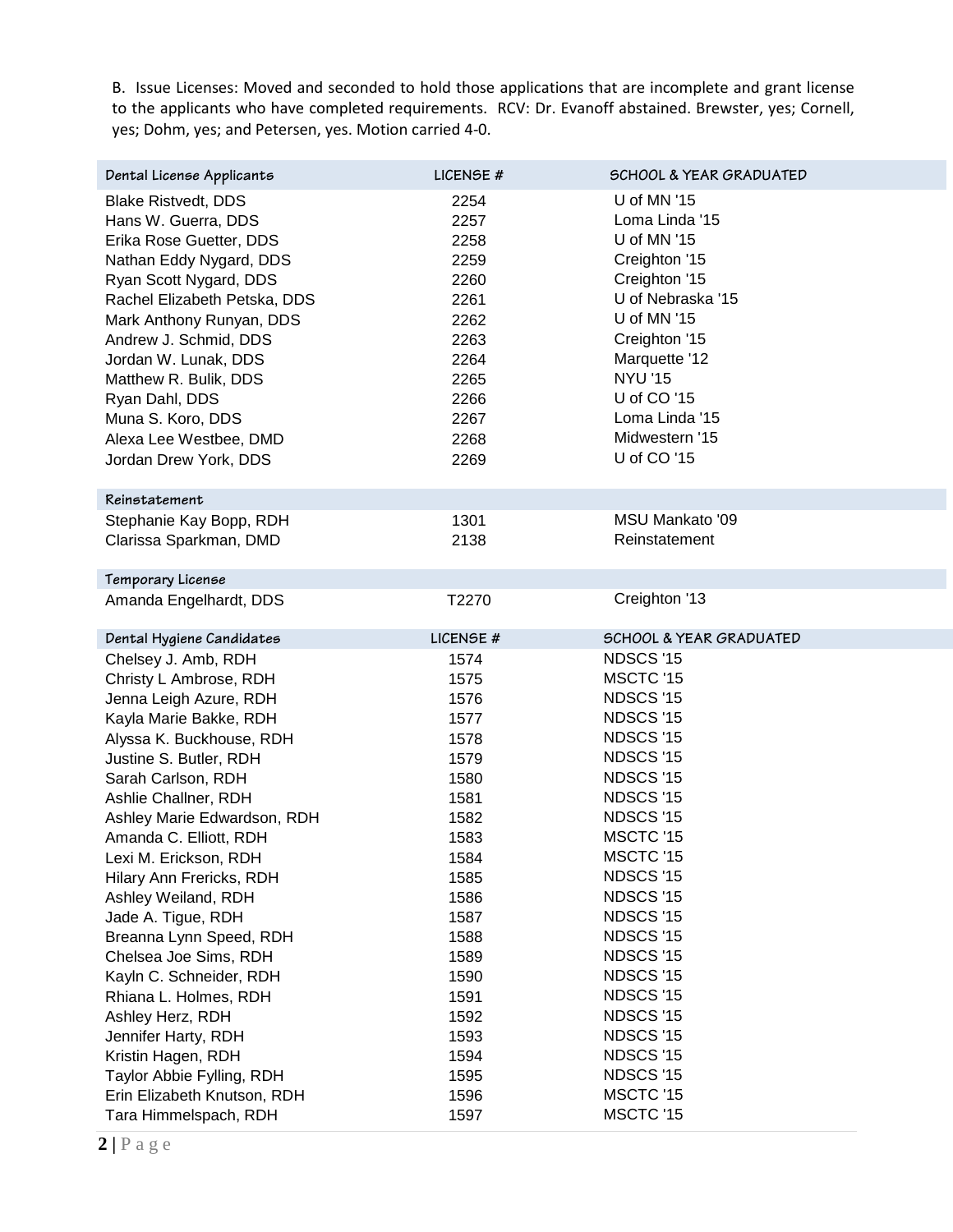| Olivia Tess Keller, RDH     | 1598 | MSCTC '15              |
|-----------------------------|------|------------------------|
| Jennifer K Pederson, RDH    | 1599 | MSCTC '15              |
| Christine M Moenkedick, RDH | 1600 | MSCTC '15              |
| Kari Olson, RDH             | 1601 | MSCTC '15              |
| Kelsey Eberhard, RDH        | 1602 | MSCTC '15              |
| Haley J. Peterson, RDH      | 1603 | MSCTC '15              |
| Brittany Jane Rustan, RDH   | 1604 | MSCTC '15              |
| Katie A Veverka, RDH        | 1606 | MSCTC '15              |
| Jaclyn Eder, RDH            | 1607 | Herzing '15            |
| Shelby E. Pfingsten, RDH    | 1608 | MSCTC '15              |
| Megan May Hilde, RDH        | 1609 | Century College '15    |
| Kaci A. Bazey, RDH          | 1610 | Lake Superior Coll '15 |

## **7. Committee Reports**

## **A. Complaints and Legal Matters:**

 **Regarding sending records to NDDA's Peer Review:** Once all personal information has been removed from a record, the record may be sent to Peer Review. In further discussion, Dr. Petersen volunteered to Chair the Complaint Committee once the position is vacated.

- 1) Advertising Complaint: M.Brend, DDS, Bridging the Dental Gap, B. Clausnitzer, DDS, T. Kapla, DDS, Kay Van Erem, DDS. Dr. Iravani submitted a YELLOWBOOK advertisement. Five dentists/dental offices were listed under the heading of DENTISTS – ORAL & MAXILLOFACIAL SURGEONS. Dr. Brewster will request written responses for review at the Board's September meeting.
- 2) B. Quamme, DDS: Mr. Martindale will contact Quamme's legal counsel.
- 3) Maier, DDS: Dr. Dohm moved and seconded by Brewster to dismiss. RCV: Dr. Evanoff abstained. Brewster, yes; Cornell, yes; Dohm, yes; and Petersen, yes. Motion carried 4-0. Dr. Brewster moved to send the case to NDDA's Peer Review. Dr. Petersen seconded. RCV: Dr. Evanoff abstained. Brewster, yes; Cornell, yes; Dohm, yes; and Petersen, yes. Motion carried 4-0.
- 4) M. Harr, DDS: Dr. Petersen moved to dismiss. Dr. Brewster seconded. RCV: Dr. Evanoff abstained. Brewster, yes; Cornell, yes; Dohm, yes; and Petersen, yes. Motion carried 4-0.
- 5) Iravani, DDS, MD: The Board discussed a letter sent by Dr. Iravani to referring dentists announcing that services continue to be provided under her medical license.
- 6) Hirst NPDB report: Dr. Brewster moved to send a letter of reprimand, no fine, for failure to report as required by NDCC 43-28-18.1. Motion seconded by Dr. Petersen. RCV: Dr. Evanoff abstained. Brewster, yes; Cornell, yes; Dohm, yes; and Petersen, yes. Motion carried 4-0.
- 7) Spies, DDS: The Board will review the response from Dr. Spies at the September meeting.
- **B. Anesthesia Committee**: Anesthesia site evaluator, Kellie Pierce, CRNA recommended that a dentist who applies for an initial site evaluation should be re-evaluated in one year to review cases. Dr. Petersen concurred with the recommendation. Moved by Cornell and seconded by Dohm to approve the recommendation of the Anesthesia Committee. A RCV was taken; Petersen, yes; Cornell, yes; Dohm, yes; Brewster, yes; Evanoff, abstaining. Motion carried 4-0.
- **C. Continuing Education Committee:** Ms. Cornell provided a summary of recent requests for CE course approval. Moved and seconded to accept the NDDHA's courses scheduled for the NDDHA September Annual Meeting. The course titled "Health Literacy, Helping Patients Get the Message" was approved for 4 hours. NDDA's September topics were all deemed clinical as were Heartland Study Club's courses. Moved and seconded to accept the Committee recommendations to approve all courses. RCV: Dr. Evanoff abstained. Brewster, yes; Cornell, yes; Dohm, yes; and Petersen, yes. Motion carried 4-0.
- **D. Application Review Committee**: No report.

# **E. Legislative Committee:**

- 1) SB 2066 was defeated. The bill contained several consumer protection measures. Mr. Martindale noted that emergency rules would not be appropriate.
- 2) HB 1149 mandates Boards whose licensees prescribe, to use the Prescription Drug Monitoring